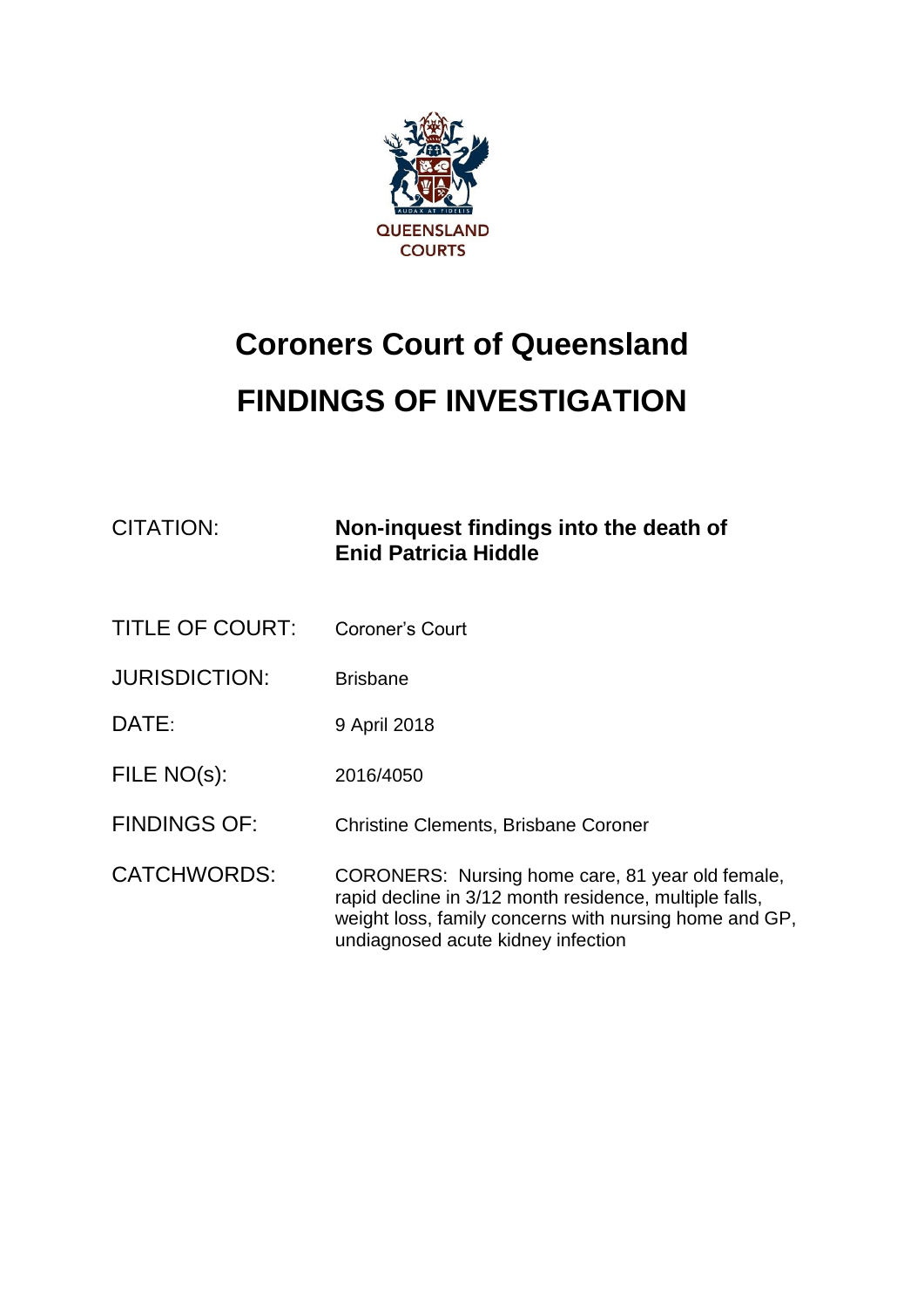# **BACKGROUND**

- 1. Enid Patricia Hiddle lived at the Seventh Day Adventist Retirement Village on Cleveland Redland Bay Road at Victoria Point in Queensland. She died at her residence on 14 September 2016 at the age of 81.
- 2. Initially a cause of death certificate was issued by Dr Hands stating Enid Hiddle died on 14 September 2016 due to cardiac arrhythmia over the previous four weeks on a background of ischaemic heart disease over 20 years. Hypertension was listed as a significant condition contributing to her death.
- 3. Family members contacted the coroner's office on 21 September indicating concerns regarding nursing home care over the preceding 3½ months. The next day, which was the day scheduled for funeral arrangements to proceed, the family provided initial information detailing their concerns. They were informed that a coronial review would require the family's consent to an autopsy being undertaken to provide an opportunity to review the stated cause of death and investigate the family's general concerns.

## **MEDICAL SUMMARY**

- 4. In addition to a documented history of hypertension, Enid had Alzheimer's, osteoporosis (with previous lumbar and thoracic crush) colon cancer, anxiety, hypothyroidism, syncopal episodes, dizziness. She required full assistance with a number of activities of daily living including toileting, showering, dressing and grooming, she used a wheelie walker for mobility and required supervision when mobilising. Enid was considered a high falls risk and a number of strategies were implemented by the nursing home to manage this.
- 5. Enid was known to wander and in the months prior to her death was transferred to hospital following a number of unwitnessed falls.
- 6. On 30 July 2016, Enid was admitted to the Redland Hospital following an unwitnessed fall. Nil acute pathology was found other than a Urinary Tract Infection which was treated with antibiotics. A CT Brain and CT Cervical Spine were also conducted. Overall, there was no acute intracranial injury demonstrated and no acute skull fracture or cervical spine fracture.
- 7. On 16 August 2016, Enid presented at the Redland Hospital due to an unwitnessed fall. A CT scan and blood tests detected no abnormalities.
- 8. On Wednesday 17 August 2016 Dr Hands was faxed a letter from the Redland Hospital Emergency Department, asking him to perform a urine dip as able.
- 9. On 4 September 2016 Enid had another fall and was taken to the Redland Hospital by ambulance. On arrival she was alert but confused. Observations were stable. Enid was discharged at 12:48 pm the same day in the care of her son and was then later taken back to the nursing home. The discharge summary prepared by the hospital stated that if possible, Enid may benefit from a urine screen if able, as none was able to be attended to in the emergency department.
- 10. On the evening of 14 September 2016, nursing staff were called to attend Enid who was found on the floor next to her bed. On examination, there was no shortening or rotation of the limbs which was evidenced by a good range of motion. She was assisted back to her wheelchair, toileted and later taken for her evening meal. No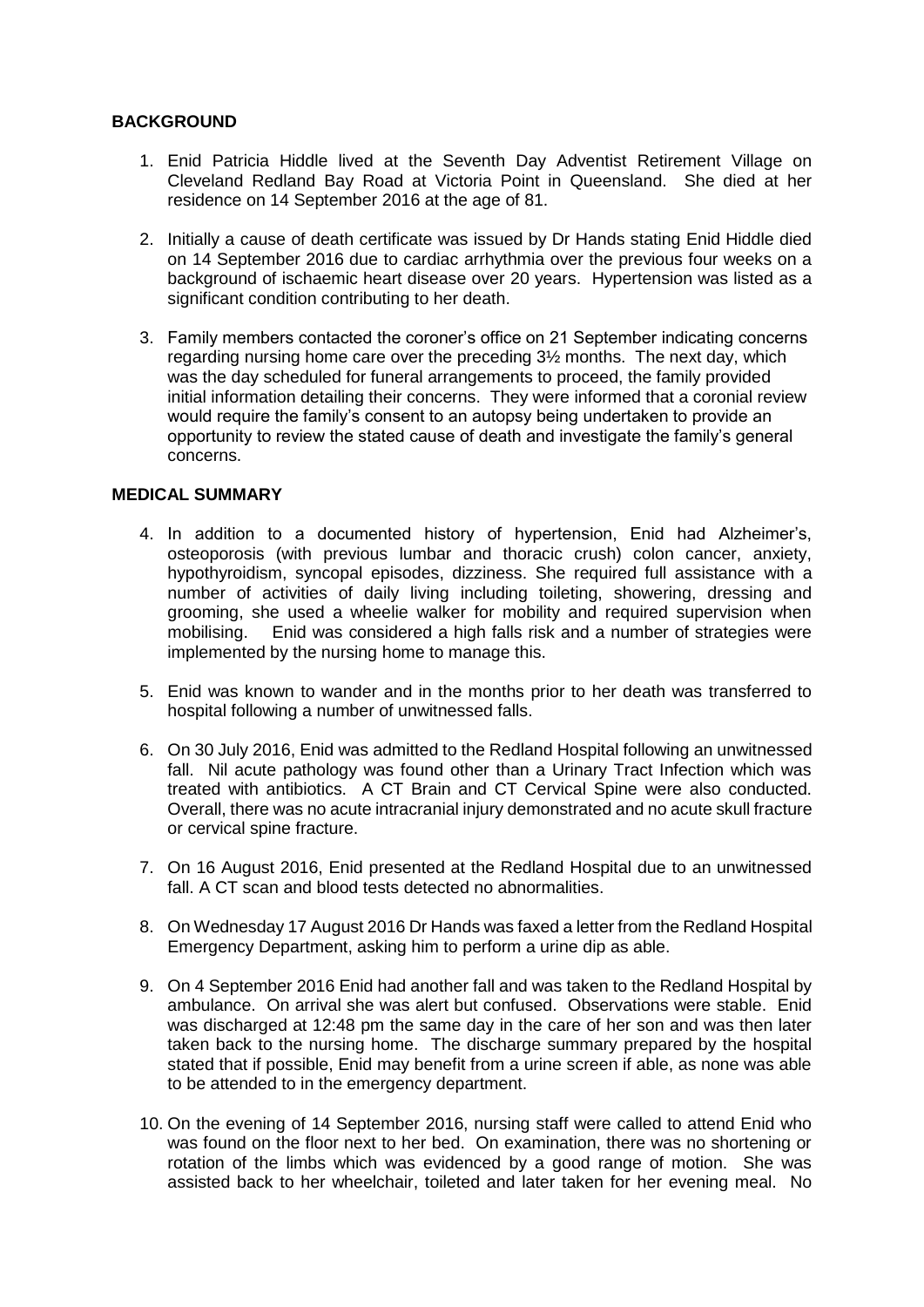obvious head or other injuries were noted and neurological observations were stable.

11. Later on 14 September 2016 at 19:20, Enid was in the dining room when she was found unresponsive in her wheel chair with no signs of life.

#### **FAMILY CONCERNS**

- 12. Enid's daughter Jan Sari was the nominated senior next of kin for the family and communicated the family's concerns to the coroner. A summary of these concerns follows. At the outset it is noted that many of these matters are beyond the scope of the coroner's jurisdiction.
- 13. Enid Hiddle moved into the Seventh Day Adventist nursing home approximately 3½ months prior to her death. She had mild to moderate Alzheimer's disease and could no longer be cared for by her husband who was receiving treatment for cancer.
- 14. Initially she was placed in a respite room but this was not secure and she was then moved into a secure unit.
- 15. Her daughter was concerned that her mother's condition was far less advanced than the other residents. This impacted on her mother's overall wellbeing and her mother's condition began to decline.
- 16. The family investigated alternative arrangements and had planned to move her on 22 October 2016 but she died before this could occur.
- 17. During the interim period the family recalled as many as 13 incidents of falls. Enid's capacities to stand alone or verbally communicate deteriorated rapidly. She sometimes appeared dehydrated and her weight decreased markedly.
- 18. There was concern and a request made to transfer her to the high care facility, which was not achieved.
- 19. The family considered her north-facing room was too hot because air conditioning was turned off and there was no opening window.
- 20. Enid Hiddle was hospitalised on several occasions and treated at the Princess Alexandra Hospital.
- 21. The family were unhappy with her overall care with respect to nutrition, hydration and medical care.
- 22. Family members were unhappy with the lack of communication with them and lack of documentation of care for Enid. The family were concerned with the apparent level of sedation.
- 23. Her daughter Jan stated the family never met her doctor despite attempts to do so. Their father eventually met him a few days prior to Enid's death. Dr Hands did not physically examine Enid at the time but agreed to take her off all medications and start again.
- 24. On the day of Enid's death her husband had been with her until 4:00pm. Dinner was served at 5:00pm, and he received a call at 7:15pm that his wife had died. Family members attended by 8:15pm.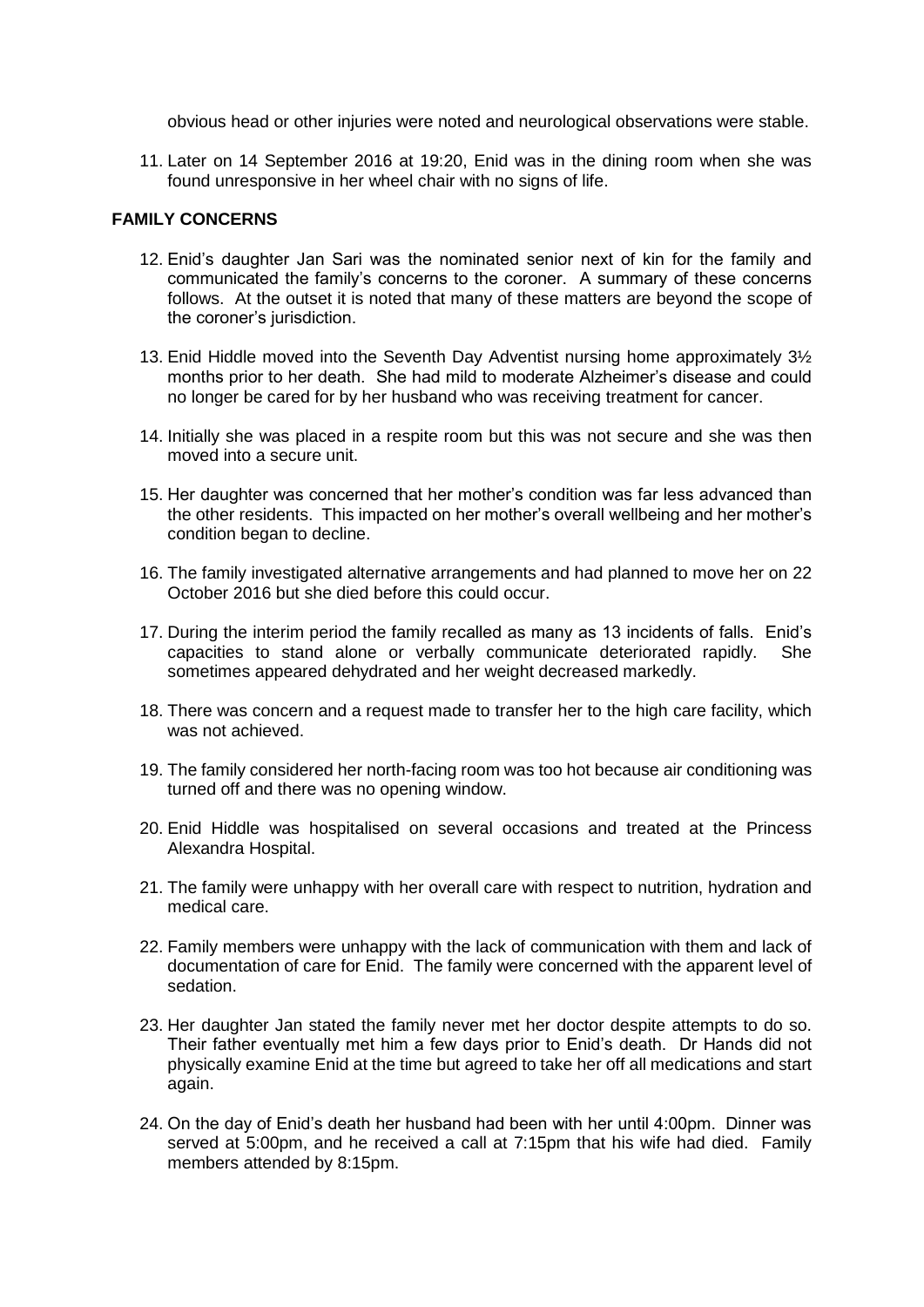- 25. They were informed Enid had a fall at about 5:30 but appeared to be unharmed. They stated they wheeled her out and she ate half her meal. It was then noted that she was quiet, and her colour had changed and her hand was cold. She was unresponsive when checked. She had been then taken back to her bed and the doctor was called.
- 26. The family were informed that she would have died of cardiac arrest.
- 27. The family were concerned that the account of events leading to her death was inconsistent with her poor condition earlier that day when visited by her husband and another sister. At that stage she appeared to be suffering delirium and felt like she had a temperature. She could only manage a few sips of fluid.
- 28. The family was distressed and in all the circumstances not willing to accept the cause of death certificate as accurate.

#### **FURTHER CONCERNS**

- 29. Further concerns were communicated to the Coroners Court by another daughter, Leigh Gouldstone. These issues are summarised as follows, but do not repeat matters already referred to by Jan Sari.
- 30. Enid Hiddle entered care at the Seventh Day Adventist Retirement Village on 16 May 2016. She had a history of painful crush fractures in the thoracic area due to osteoporosis. She had experienced one fall in the preceding two years whilst living at home.
- 31. On 5 July 2016 she fell, hitting the back of her head and suffering a skin tear to her left shin.
- 32. On 25 July 2016 she complained to Leigh Gouldstone of being itchy. She had sores on the top of her legs and body, and a spotty rash on her upper torso. Some cream was provided and a swab taken but no result was ever communicated to the family. The rash continued and there was only intermittent application of the cream, which was not resupplied.
- 33. On 27 July 2016 Enid remained in bed. The room was hot due to its northerly aspect and lack of ventilation. The air conditioning was set to heating because it was July. The temperature could not be adjusted effectively in her room.
- 34. Enid appeared to be declining quickly, experiencing shakes, having no energy and struggling to stand or walk. She appeared to be dehydrated.
- 35. From August she appeared to have difficulty feeding herself. She was having difficulty swallowing. She was lethargic and appeared sedated. She clearly required assistance to eat, but this was not happening.
- 36. On 10 August Enid had another fall and hit above her left eye.
- 37. There was another fall the following week where she sustained a large bruise across the right-hand side of her face. By this time she had lost weight.
- 38. A request was made for bedrails, but this was refused.
- 39. The clinical nurse Karen Hennessey was spoken to, requesting restraint for the wheelchair to prevent further falls. This was declined as a potential choking hazard.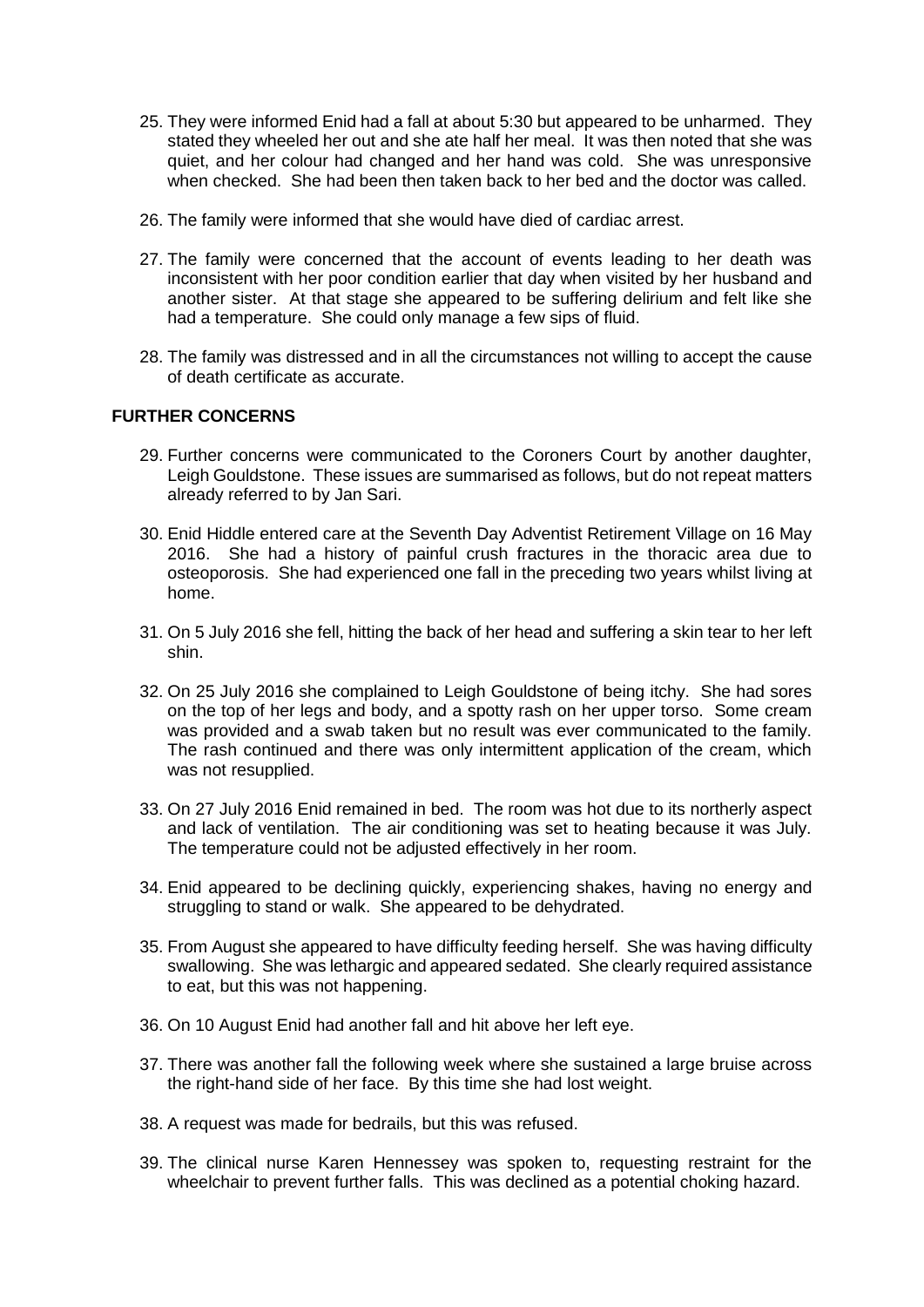- 40. There was no padded mat beside the bed to reduce the risk of impact if a fall occurred. These mats were only available in the high care unit. Despite an enquiry about this, a mat was not supplied.
- 41. On 23 August Enid's bed was moved against the wall on one side with a pressure mat placed beside the bed to alert staff if she tried to get up. There was no padding, however, to prevent injury or cushion her fall.
- 42. A request was made for consideration of Enid being placed in the high care area due to her inability to feed herself and requirement for greater assistance. The request put to the clinical nurse Karen Hennessey was refused, stating 'she was still wandering and able to feed herself'. This was disputed by the family.
- 43. Family attempted to contact Dr Hands but there was no return of the call.
- 44. A meeting was arranged with Karen Hennessey and family members on 29 August 2016 regarding various concerns, including lack of communication with Dr Hands. It was suggested that their father, who had enduring power of attorney, drive to Logan to speak to him.
- 45. The family commenced making arrangements for another doctor to visit, but were then dissuaded by Karen Hennessey on or about 5 September. The explanation was that the first doctor was more easily contactable.
- 46. There was contact by the emergency team from the Princess Alexandra Hospital who had been alerted by the Redland Hospital due to the number of falls and hospital admissions. They were proposing a review of medications by their geriatrician Dr Gray. This prompted Dr Hands to contact Enid's husband the next day. It was the first contact between Dr Hands and the family. However, an arranged meeting was postponed.
- 47. On 7 September 2016 the emergency team from the Princess Alexandra Hospital attended and spoke with Enid and her husband and held a tele-link meeting with the geriatrician Dr Gray. They remarked upon the overheating in her room. The review was to be forwarded to Dr Hands.
- 48. Enid's husband wrote to Dr Hands as enduring power of attorney, giving permission for Dr Hands to cease her medications so that staff could monitor reactions. However, Dr Hands was on leave and a further meeting was arranged for 14 September. That was the date on which Enid died.
- 49. Leigh Gouldstone visited her mother on 10 September. Her mother was very low, but she was able to take her out for a home visit. She was able to have a small amount of food, but there was a short period of 'blacking out' during the visit.
- 50. On 13 September she was declining as she remained in bed and had not eaten. She was less capable of mobility to access the bathroom, even with assistance. Whilst moving her back into the wheelchair she blacked out.
- 51. She was briefly reviewed by two nurses, by which time she had revived.
- 52. On 14 September Leigh Gouldstone met with her father in Enid's room to discuss arrangements directly with Dr Hands. Enid was unable to eat anything and appeared delirious.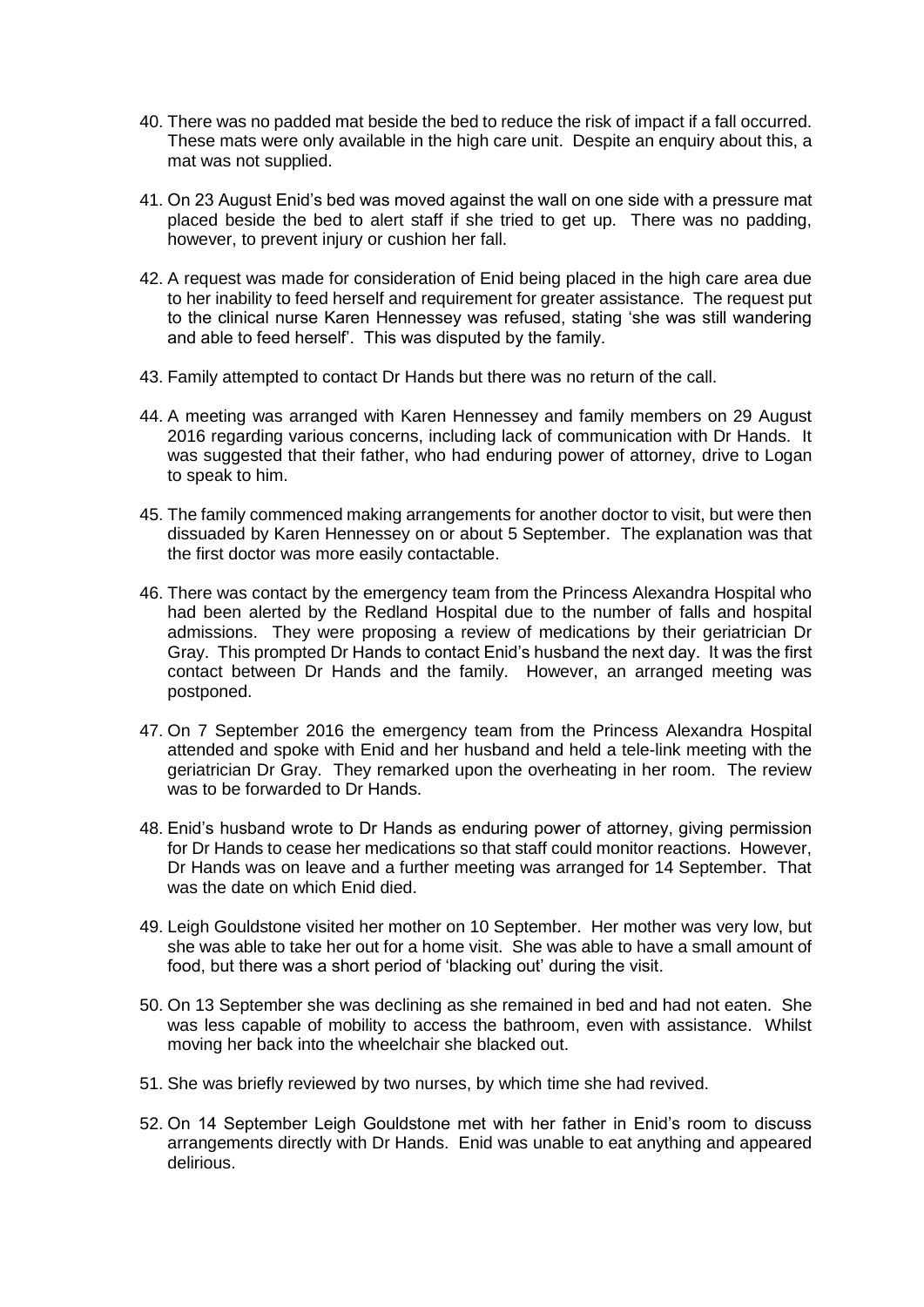- 53. Dr Hands reviewed the medications individually.
- 54. The family raised nutrition and the possibility of a drip. Sustagen was discussed as a supplement.
- 55. Dr Hands did not review Enid Hiddle physically or examine her or take any observations, even though he had been away for two weeks. On suggestion by Leigh Gouldstone, he shone a torch into her mouth and agreed she might have an infection and that antibiotics would be commenced. The discussion with the doctor was disappointing to the family.
- 56. Three hours later the family were notified that Enid had died.
- 57. Leigh Gouldstone considered her mother's care by Dr Hands was unsatisfactory.
- 58. She also felt the nursing staff did not successfully manage her mother's increasing rate of falls, nor care for her sufficiently regarding nutrition and dehydration.

## **CAUSE OF DEATH**

- 59. Autopsy examination was conducted on 30 September 2016 by the forensic pathologist Dr Samarasinghe. Enid was described as elderly, frail and cachectic, consistent with her low body weight of 32.8kg. Minor bruises were noted on the back of the head, front lower right knee and shin, left knee, calf and shin. There was no underlying injury associated with minor bruise to back of head. CT imaging confirmed no fractures or head injuries. There was severe triple vessel coronary artery calcification.
- 60. The pathologist noted severe coronary artery disease blocking 80% 90% of coronary artery. This could have caused sudden death at any time.
- 61. Tests revealed bacterial infection in the left kidney and possible septic changes within the spleen.
- 62. There was also pulmonary emphysema, but no pneumonia or aspiration.
- 63. The pathologist found definite evidence of bacterial infection in the left kidney. The underlying cause could not be identified.
- 64. Dr Samarasinghe expressed the opinion the deceased would have suffered a degree of renal failure at the time of her death.
- 65. Pyelonephritis is a urinary tract infection. Bacteria usually reach the kidney by ascending from the lower urinary tract or bloodstream. Timely diagnosis has a significant impact on outcome for the patient. Impaired kidneys cause hormone system to stimulate blood flow to increase supply to the kidneys. This causes greater workload for the heart. In Mrs Hiddle's case the combination of coronary heart disease and acute kidney infection caused her death. Underlying systemic hypertension and Alzheimer's disease contributed to her death.

## **RESPONSE FROM DR HANDS**

66. During the course of the coronial investigation input was sought from Dr Hands. Dr Hands was asked to comment on whether the urine dip requested in August and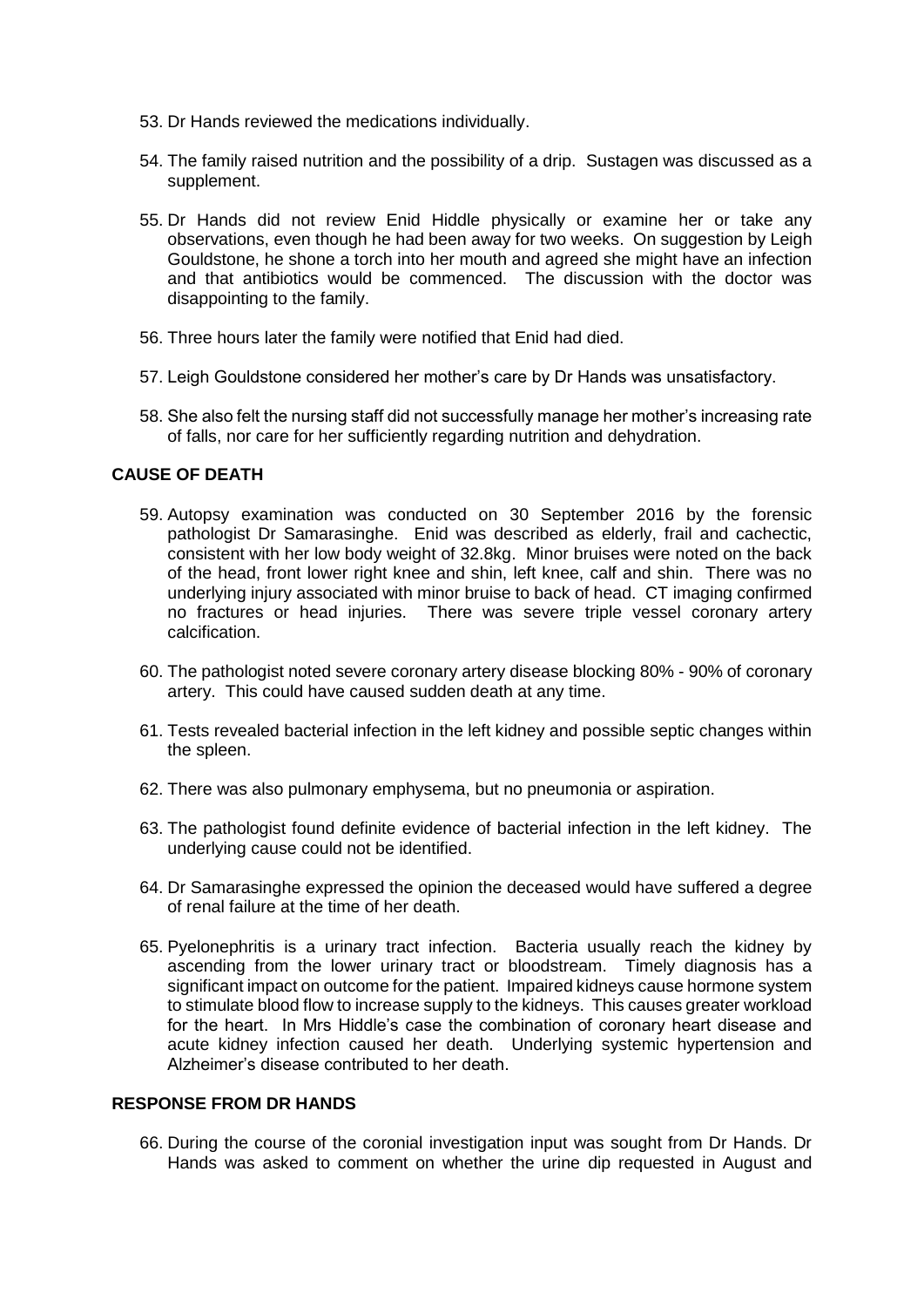September 2016 were carried out and if not why. Dr Hands was provided with a copy of the concerns expressed by the family as well as the autopsy report.

- 67. Dr Hands advised that he only works at his practice on Tuesdays. He acknowledged that a fax was received by his practice on 17 August 2017 requesting that he "please perform a urine dip as able".
- 68. He advised that it is his practice when providing the nurse present with a copy of the correspondence he receives at his workplace, to discuss the correspondence and any subsequent treatment plan. He acknowledges that his progress note relates only to the recommendation of the discharge summary to review analgesia, however, he expects that as part of his normal practice, he would have also discussed the request to perform a urine dip
- 69. Dr Hands noted that the urine dips were performed by the staff at the retirement village. He is therefore unable to comment on whether it was performed. He also notes that that only recently, the retirement village has implemented a requirement that, where a test is performed and the result is negative, the result is required to be recorded. Prior to this, had the results not revealed anything significant then nursing staff did not record the result.
- 70. Dr Hands advised that taking urine samples from dementia patients can be very difficult due to patient's lack of capacity, compliance and behavioural issues. This is also reflected in the Redland Hospital records which state "awaiting urine dip, patient not complying with in/out catheter or passing urine".
- 71. He advises that this means staff at the retirement village rely more on clinical signs to identify the presence of a urinary tract infection and that in his experience, they were very good at identifying the clinical signs of urinary tract infection.
- 72. In relation to the facsimile of 4 September 2016, he is unsure if the midstream specimen of urine was performed as he was away during this time and a consultant physician took over the care of the village
- 73. When he returned, he met with the family and was advised by her husband (who held enduring power of attorney that he wanted to be conservative with the use of medication however he said other family members expressed different desires particularly re pain medication. During this meeting he says that there were no concerns expressed by the family that suggested the presence of a urinary tract infection or renal failure
- 74. He noted that on 1 August 2016 when Enid was discharged from the Redland Hospital, she was being prescribed with antibiotic for a urinary tract infection and that there was no recommendation in the discharge summary to continue this medication.

#### **RESPONSE FROM THE NURSING HOME**

- 75. The CEO of Adventist Retirement Plus provided a response to the coronial investigation.
- 76. At the time of Enid's death, there were no formal codified policies and procedures regarding the documenting of "no abnormality detected" urinalysis results. There was an expectation that staff would record all urinalysis results (positive or negative) on the computer system. However, during the time Enid resided at that the facility, there was no formal training around this. Staff would not always record negative results nor would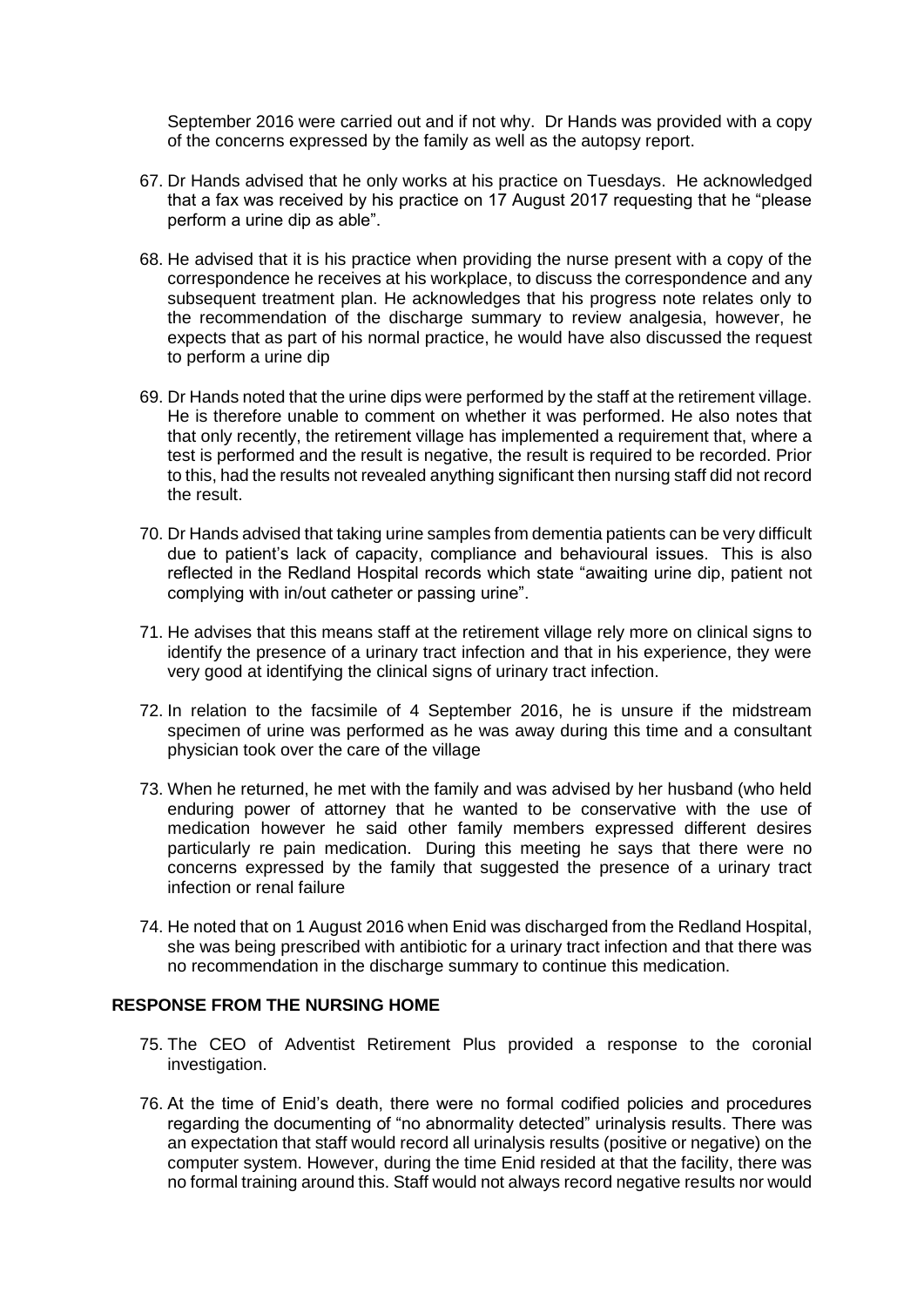they always record urinalysis results in the computer system. Staff would often record results in the residents' progress notes. Adventist acknowledge there were gaps in their training.

- 77. Adventist advised that they have reviewed processes to improve urinalysis documentation and urinary tract infection treatment. The new policy has implemented a codified version of the processes (reflective of the existing processes that staff were already required to follow identifying, testing and recording urinary tract infections.) The policy is that staff should record all positive and negative urinalysis test results.
- 78. In addition to this, Adventist have implemented a urinalysis test sample competency for Registered nurses and Enrolled nurses to complete. This includes provision for the recording of negative and positive urinalysis test results. All Registered Nurses s and Enrolled Nurses have been informed of the "new package" (including the policy and procedure and competency components). As at 9 March 2018, it was expected that staff would complete the formal training in the coming weeks.
- 79. It is further noted that a day book entry regarding the implementation of the new policy and procedure document and competency learning objectives has been created, viewable by all staff.
- 80. In January 2018, all staff were provided with and are required to complete a training module which provides information regarding detection and management of urinary tract infections. As at 9 March 2018, 108 of 157 staff had completed the training. The nursing home provided evidence of a number of communications with staff since October 2017 where they have been reminded of the documentation requirements in relation to urinary tract infections as well as the need to ensure they are aware of the symptoms, causes, risks, treatment and prevention of these infections in the elderly.
- 81. The importance of documenting all urinalysis results has been reinforced with staff (as part of their process of continual improvement).
- 82. The nursing home advised that as a general rule there is no difference in policy or procedure for residents that have dementia and those who do not. The Adventist policy is that urine tests are always preferred. It is common practice that if a resident demonstrates behaviour that is different from their usual behaviour, staff will perform a dip stick urine test and the general practitioner will be notified if the test is positive. Where the resident is able to use the toilet, a slipper pan is often used to capture a sample.
- 83. Registered Nurses do not diagnose residents, but will perform dip stick urine tests if they are able, and if it will be beneficial to the particular treating doctor.
- 84. The nursing home advised that it is not common or usual practice for staff to rely on clinical signs of a urinary tract infection. However there are instances where Registered Nurses s and Enrolled Nurses may identify urinary tract infections by relying on clinical signs, E.g. where staff cannot get a sample from a resident. In such instances (when a resident is exhibiting difficult behaviour), it is usual practice for the doctor to be contacted and for staff to await advice as to whether the resident may require a catheter. As this can be unsettling to the resident, some doctors choose to prescribe antibiotics based on a clinical assessment. The process of contacting a doctor in instances where a sample cannot be obtained is included in the new policy and procedure.